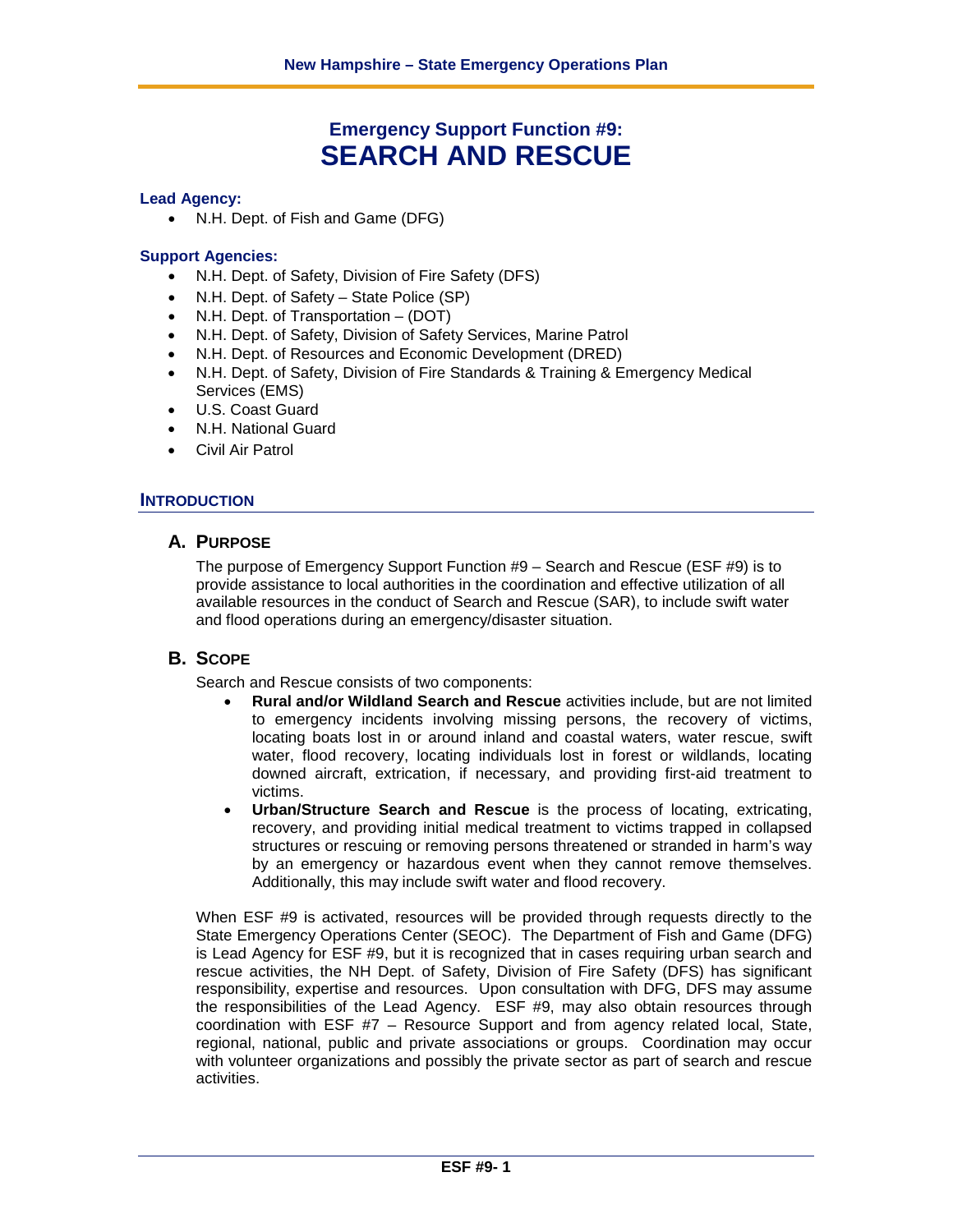Dependent upon the situation, SAR activities may be done in support of local and mutual aid efforts and activated upon their request.

### **SITUATION AND PLANNING ASSUMPTIONS**

#### **A. SITUATION**

SAR accounts for lost or trapped humans and household pets. The wide range of and easy access to outdoor recreational activities in the State and the large number of people who participate in those activities results in a significant number of people becoming lost and/or injured or killed every year. In addition, use of civil aircraft within the State continues to increase. The wildland – urban interface situation, which has greatly affected the fire services, has also impacted SAR. People become lost in wildland and suburban areas only a few minutes travel from their home. Additionally, weather related incidents often result in SAR as individuals are stranded, stuck or displaced by the effects of ice, snow, and other types of scenarios.

In addition, most structures in New Hampshire are not built to withstand the effects of major disasters including large, urban fires, seismic activities, building collapses due to heavy snowfall and flooding. Collapsing structures endanger individuals who are unable to escape, trapping them within the confines of the debris.

SAR operations are primarily initiated, coordinated and directed by local jurisdictions in accordance with local plans. However, one jurisdiction (or a number of jurisdictions through mutual aid) may not be able to provide the necessary equipment or sufficient number of trained personnel to carry out a SAR mission. Requests for additional resources, including special skills, expertise, or equipment are coordinated through requests to the State.

### **B. PLANNING ASSUMPTIONS**

- **1.** SAR missions will continue to increase as the population, recreational opportunities, and the wildland/urban interface continues to grow.
- **2.** Missing persons are at risk from the elements or trapped in dangerous situations/structures and need to be located as soon as possible.
- **3.** Some SAR activities will result as a request from and coordination with ESF #4 Firefighting.
- **4.** The various types and venues of search and rescue operations require the expertise, personnel and equipment of a variety of different agencies.
- **5.** SAR missions may be required in incidents that occur quickly or develop over a period of time.
- **6.** Some SAR activities may occur individually and not require full activation of ESF #9.

#### **CONCEPT OF OPERATIONS**

# **A. GENERAL**

- **1.** The DFG and DFS will coordinate closely in all response, but especially in incidents that impact urban areas and structures. In such cases, DFS will assume a more pronounced role in facilitating response activities.
- **2.** The status of committed and uncommitted resources is continuously tracked with WebEOC during SEOC activation when ESF #9 resources are utilized.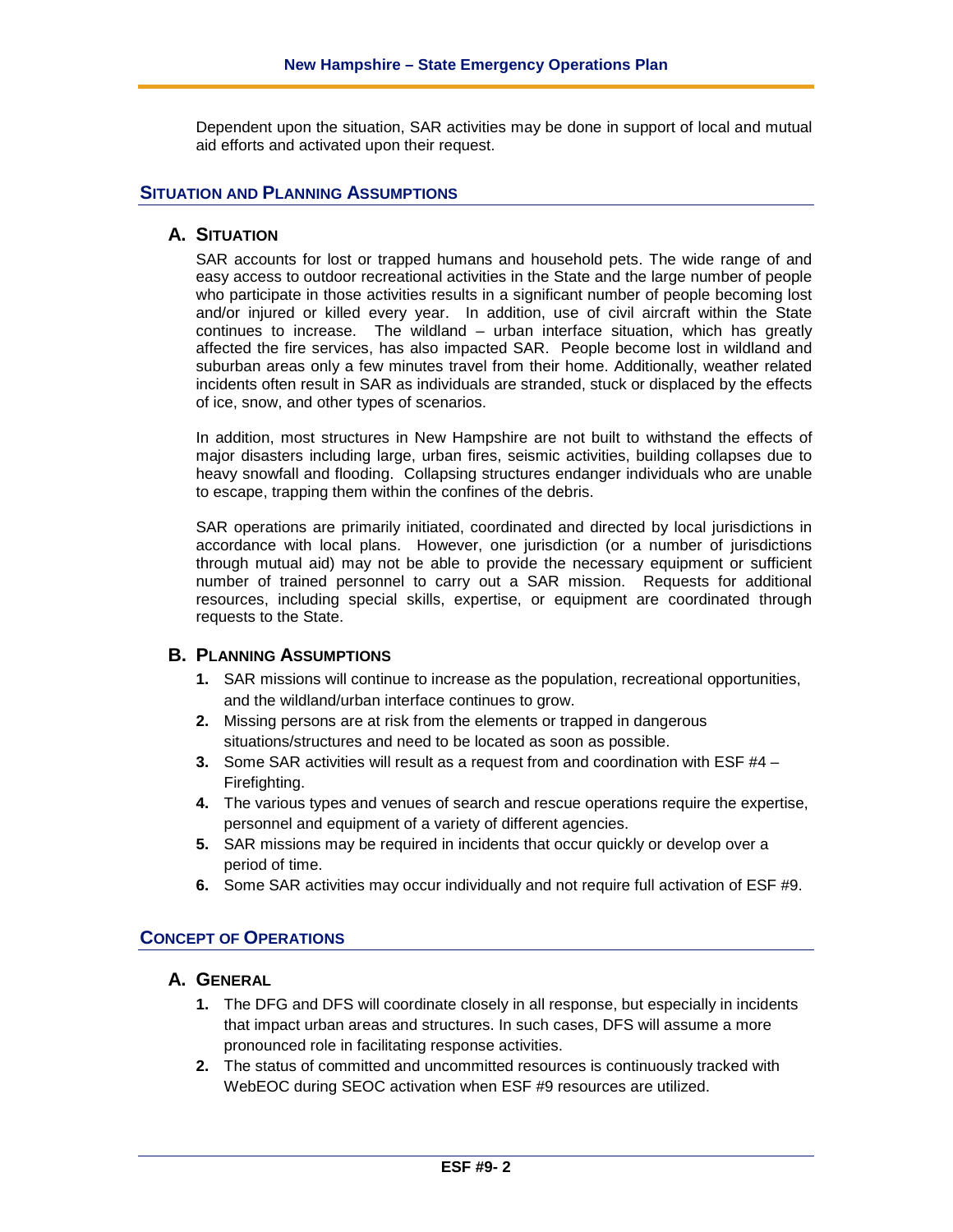- **3.** Unified Command will be used to the greatest extent possible to manage ESF #9 assets in the field due to the number and variety of government and private sector organizations that may be involved.
- **4.** Coordination with all supporting agencies will be ongoing to ensure operational readiness of ESF #9.
- **5.** Mutual aid agreements will be activated and utilized prior to requesting SAR activities from the State.
- **6.** If criminal or terrorist activity is suspected in connection with the event, the NH State Police will be advised immediately, if not already involved in the incident.

### **B. ORGANIZATION**

- **1. Organizational Chart (Command & Control):** ESF #9 shall function under the direction and control of the SEOC Operations Chief. **(***See Organizational Chart in SEOP Base Plan. Chapter IV.4.b)*.
- **2. Operational Facilities/Sites/Components:**

ESF #9 may have to participate on several emergency teams and/or co-locate at several emergency facilities simultaneously (in-state or in another state through mutual aid). A listing of the various locations includes fire departments, dispatch centers, local EOCs, and incident field offices. Facilities through which ESF #9 may have to function, includes:

- a. **Evacuation, Staging, Reception, and Sheltering Areas –** In coordination with other ESFs and local entities, identify and maintain routing information to/from staging areas, reception areas, and shelters. Teams may be asked to report for deployment or at operational readiness status. Identify routing for special equipment, or other special needs that may occur prior to, during or after an incident.
- b. **Dispatch Centers and Incident Command Posts –** In coordination with other like/similar agencies, state dispatch centers may be established, or current local jurisdiction dispatch centers may be utilized, to support response efforts on behalf of the State. Statewide interoperable frequencies will be established and utilized to coordinate efforts. Incident Command Posts (ICP) may also be established at or near the incident from which response personnel may be dispatched to on-the-scene operations.
- c. **Agencies' Emergency Operations Centers -** In addition to receiving ESF #9 missions, agencies may receive additional missions serving in a Lead or Support role to other emergency support functions. Agencies may use a "central" Emergency Operations Center concept to manage the different roles and accomplish all mission assignments. The "central" Emergency Operation Center is a "clearinghouse" that is used by the agencies to "track" assigned missions, resources committed, resources available, needed support for resources committed, needed contracts and contractors, and many other matters necessary for an effective emergency operation. In addition, some agencies may develop an "inter-agency" emergency operation center that is below the "central" emergency operation center or clearinghouse.
- d. **State Emergency Operations Center Mission Tasking -** The ESF #9 representative will assign request for assistance to the agency or agencies that have the most appropriate resources and expertise to accomplish the task. No agency should be tasked more than another to ensure a balance in "mission" tasking and to maximize the use of all available resources. Mission Tasks will be posted to WebEOC.
- e. **Field Operations –** ESF #9 may serve in Field Operations (i.e., the Forward State Emergency Response Team, Impact Assessment Teams: Rapid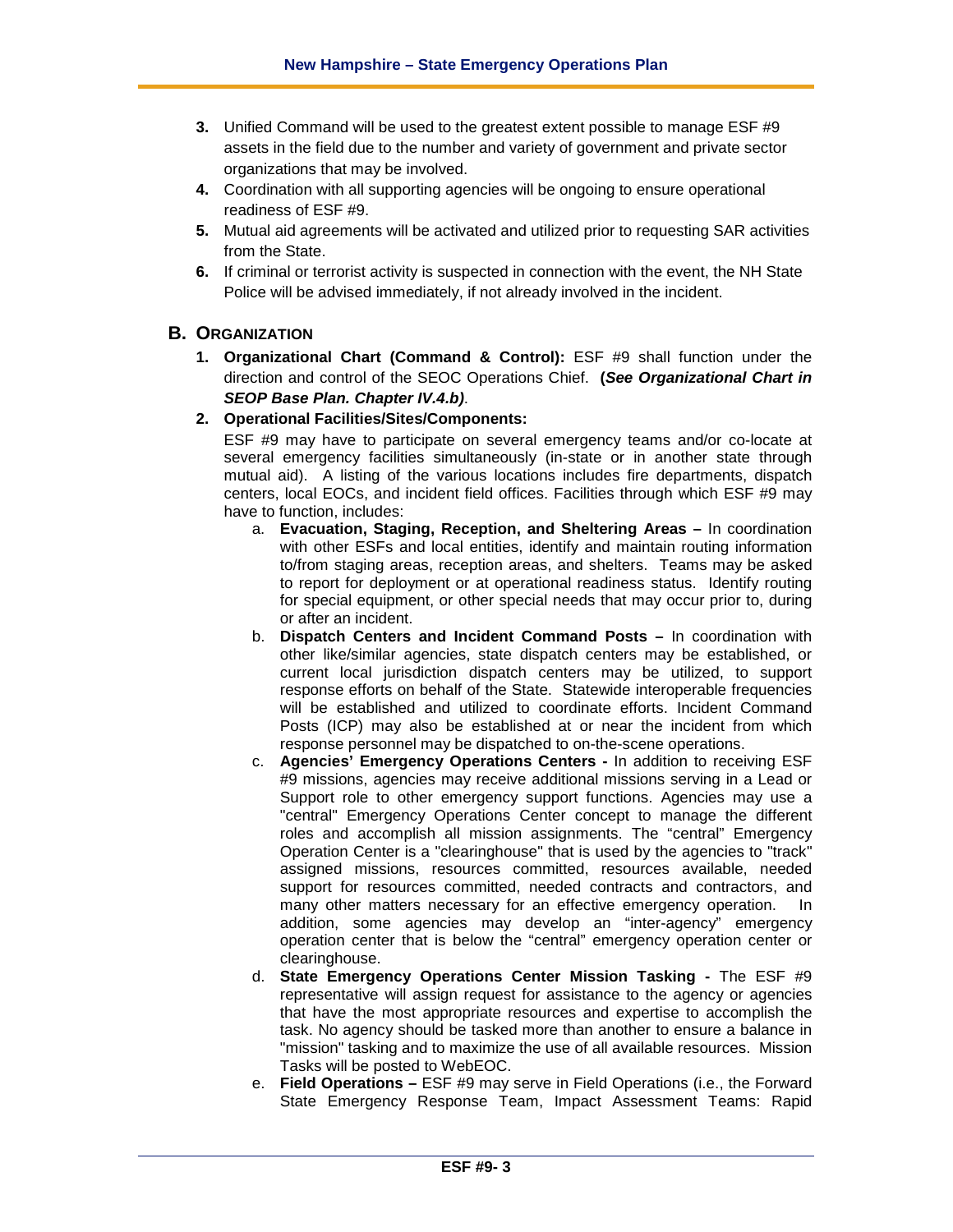Response Team, Preliminary Damage Assessment Team, Disaster Field Office operations, Recovery Center operations, intrastate and/or interstate mutual aid assistance). Since activation of these activities usually occurs early in an event, its activation sequence should be prepared for in the first hours of an event.

#### f. **Specialized and Mutual Aid Teams**

Specialized local, Federal and Mutual Aid teams (including volunteer and private teams) can be brought in as resources if the proper channels for requesting assistance are followed. Proper declarations would be required and requests should be made on an executive level to mobilize, as appropriate. It will be up to the local Incident Commander, in consultation with the ESF #9 representative in the SEOC to make the determination when and to what extent to utilize volunteer organizations in activities.

It is recommended and understood that local governments and some volunteer entities organize, train, equip and employ local/regional teams and resources; conduct periodic testing of team capabilities; and are prepared to coordinate the integration of local efforts with State and Federal assistance teams when necessary. Some of these include:

- i. Regional Swift Water and Flood Rescue Teams;
- ii. Pemigewasset Valley Search and Rescue Team;
- iii. New England K-9 Search and Rescue;
- iv. Appalachian Mountain Club;
- v. Critical Incident Stress Debriefing;
- vi. Mountain Rescue Service;
- vii. Androscoggin Valley Search and Rescue;
- viii. Upper Valley Wilderness Response Team;
- ix. SOLO (Stonehearth Outdoor Learning Opportunities); and,
- x. Local Community Emergency Response Teams (CERT).

It will be up to the local Incident Commander to make the determination when and to what extent to utilize volunteer organizations in SAR activities.

- g. **Federal Resources -** When ESF #9 foresees or has a need for resources not otherwise available, action will be taken to secure such resources through the *National Response Framework* (NRF) or some other federal source. Normally, an action to secure a resource from a federal source would be coordinated with/through the State Coordinating Officer and/or the Federal Coordinating Officer. However, if an ESF agency has no recourse through the Federal Emergency Management Agency, that ESF #9 may coordinate directly with the federal agency that can provide the needed federal resource.
- h. **Contracts and Contractors -** Resources that are available through ESF #9 may, at times, best be obtained through a contractor. Agency(ies) contracts may be utilized or access to State of NH or private sector contracts may be made through coordination with ESF #7. Contractual personnel may not be used to supplant state assets/resources.
- i. **Mitigation and/or Redevelopment –** ESF #9 does not have budgetary authority or funds for mitigation or redevelopment needs that result from an emergency or disaster. Therefore, ESF #9 can only provide (as in-kind or matching) professional, technical, and administrative personnel and their use of related equipment for mitigation and redevelopment efforts that may follow an event. Such in-kind or matching resources can be used to support the review, investigation, contracting, and other professional, technical, and administrative tasks generally required for mitigation and/or redevelopment activities.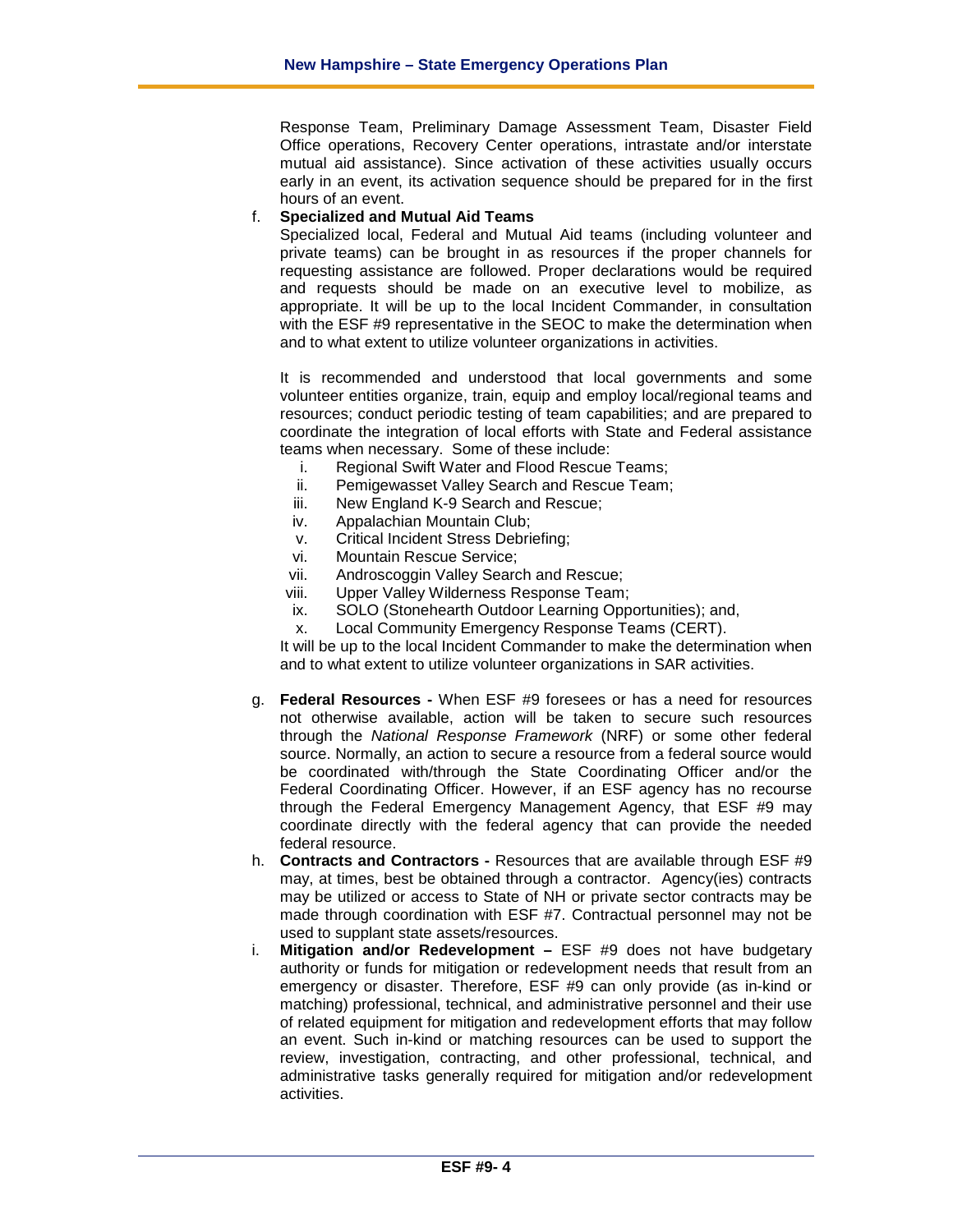#### **3. Policies**

- a. Actions initiated under ESF #9 are coordinated and conducted cooperatively with State and local incident management officials and with private entities, through coordination with the SEOC, as appropriate. Each supporting agency is responsible for managing its respective assets and resources after receiving direction from the ESF #9 Lead Agency.
- b. Actions taken during an emergency are guided by and coordinated with state and local emergency preparedness and response officials, Department of Homeland Security (DHS) officials, appropriate federal agencies, and existing agency internal policies and procedures.
- c. The organizations providing support for each incident coordinate with appropriate ESFs and other agencies, including the Safety Officer, to ensure appropriate use of volunteers and their health and safety and to ensure appropriate measures are in place to protect the health and safety of all workers.

# **PHASED ACTIVITIES**

# **A. PREVENTION/PREPAREDNESS ACTIVITIES**

#### **1. General**

- a. Developing plans for the effective response of ESF #9 and protection of public health and security during an emergency incident.
- b. Generating information to be included in SEOC briefings, situation reports and/or action plans.
- c. Maintaining personnel and equipment in a state of readiness appropriate to existing and anticipated emergency conditions to include mobilizing resources and staging them at various locations.
- d. Maintaining a system to recognize credentials of associated agencies/personnel.
- e. Monitoring weather and hazardous conditions that contribute to increased SAR danger.
- f. Based upon hazardous conditions, conducting safety education activities for the public.
- g. Providing trained personnel for assignment to the SEOC during activation. Assuring sufficient personnel for an extended and/or 24-hour activation period.
- h. Releasing information (in coordination with the JIC, if one is established) on fire-safety and disaster planning/actions via news releases, brochures, or websites.
- i. Developing and maintaining a database of locations and contact information for ESF #9 resources. Maintaining records reflecting local or mutual aid capabilities.
- j. Developing procedures to protect public from incident-related danger, including evacuation strategies (in coordination with ESF #1).
- k. Developing protocols and maintain liaison with other consulting and incidentrelated or specific agencies, organizations and associations.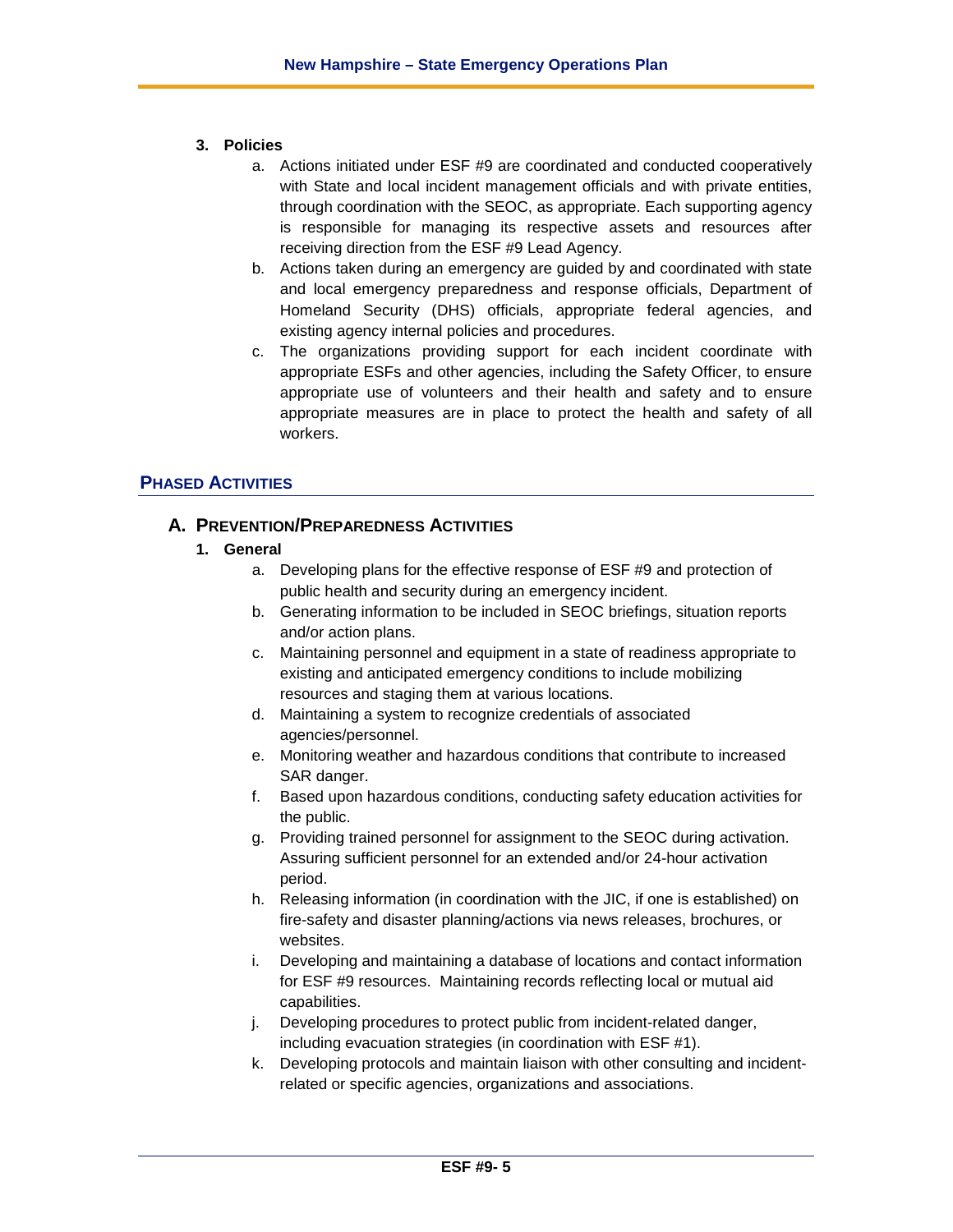- l. Assisting local governments in training of personnel and rescue organizations for SAR operations.
- m. Supporting the Emergency Management Assistance Compact (EMAC) and International Emergency Management Assistance Compact (IEMAC) including training of ESF on EMAC/IEMAC responsibilities, and preidentification of assets, needs and resources that may be allocated to support other states/provinces.
- n. Annually reviewing the Department of Homeland Security *Core Capabilities*  and integrating tasks as appropriate.
- o. Integrating NIMS principles in all planning.
- p. Contacting and planning for possible employment of US Army Corps of Engineers (ACOE) structure specialists and System to Locate Survivors (STOLS).
- q. Evaluating the probability and time period of the response and/or recovery phases for the event.

# **B. RESPONSE ACTIVITIES**

- **1.** Evaluating and tasking the SAR support requests for threatened/impacted area.
- **2.** Assigning and scheduling sufficient personnel to cover an activation of the SEOC for an extended period of time. Providing updates and briefings for any new personnel reporting for ESF #9 duty. Maintaining and updating WebEOC as appropriate for all ESF #9 agencies.
- **3.** Coordinating available data on buildings, structures and other related risks associated with the work of ESF #3 if the incident involves structural issues and ESF #4 if the incident involves wildfire or structural fires.
- **4.** Assessing the situation, as requested, as related to SAR.
- **5.** Assisting in evacuation of individuals and household pets in impacted area, as requested.
- **6.** Providing safety information for the public in coordination with PIO and/or Public Information.
- **7.** Assisting, as requested, to help provide temporary construction of emergency routes as necessary for passage of emergency response and SAR personnel.
- **8.** Planning and preparing the notification systems to support the requests and directives resulting from a Governor-declared State of Emergency and/or requests for a federal disaster declaration.
- **9.** Coordinating with ESF #10 HAZMAT, ESF #4 and other ESFs, as requested.
- **10.** Providing support for any Protective Action Requirements (PAR) the incident requires.
- **11.** Providing monitoring for contaminated areas and consult with appropriate support agencies to provide access and egress search and rescue control to contaminated areas.
- **12.** Coordinating and preparing for arrival of federal assets, as requested. Planning and preparing the notifications systems to support the deployment of response personnel.
- **13.** Coordinating with ESF #7 for the location and use of storage sites as staging areas for the deployment of personnel, assets and materials (including food, equipment, medical supplies, etc.) into the affected area.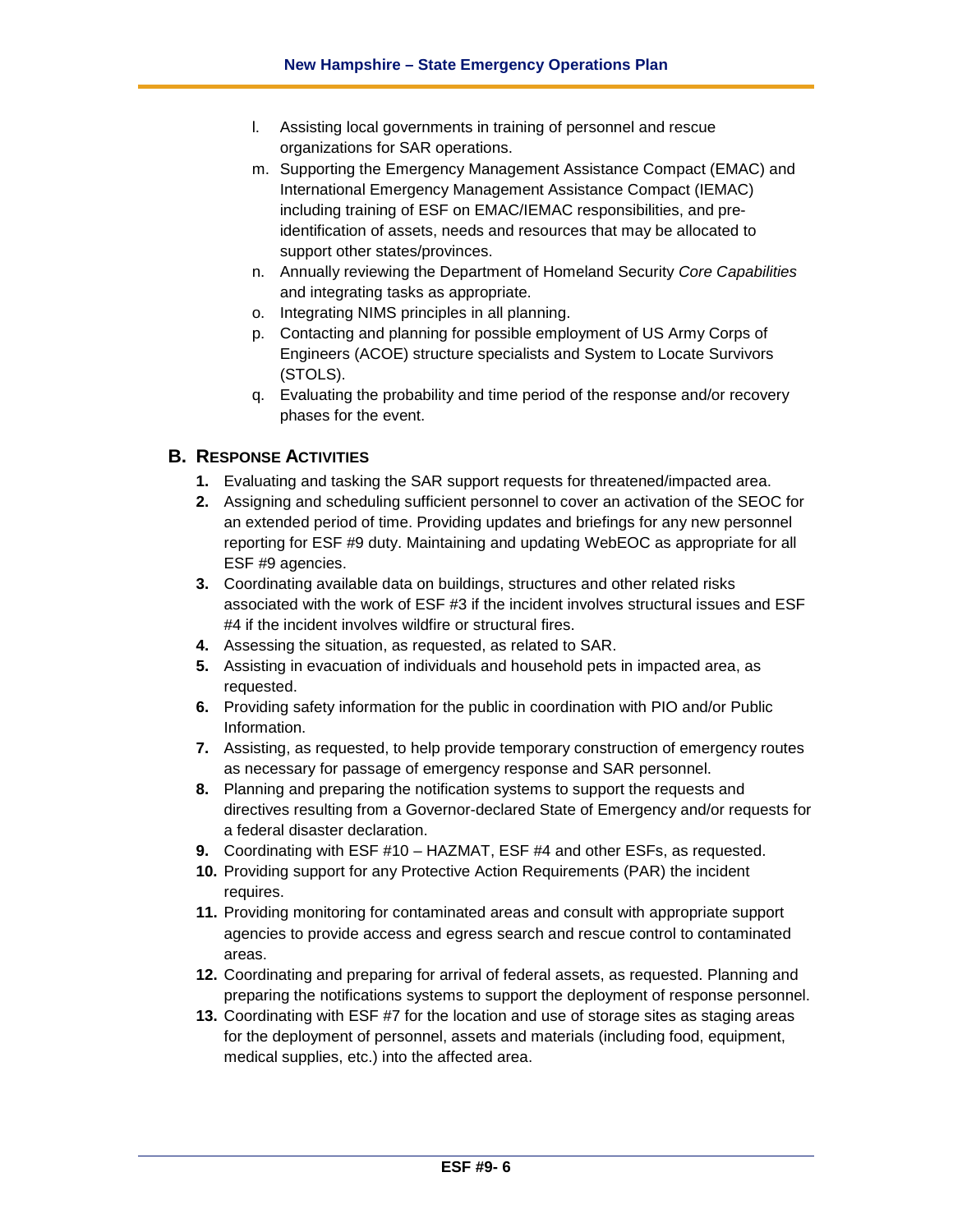- **14.** Beginning the evaluation probability and time period of the recovery phase for the event. If recovery phase is probable in the near future, start pre-planning for recovery actions.
- **15.** Continuing to update WebEOC and mission assignment tasking.
- **16.** Continuing development of an "After-Action Report" for ESF #9.

# **C. RECOVERY ACTIVITIES:**

- **1.** Assigning and scheduling sufficient personnel to cover continued activation of the SEOC.
- **2.** Providing updates and briefings for any new personnel reporting for ESF #9 duty.
- **3.** Maintaining and updating WebEOC as appropriate for all ESF #9 agencies. Seeking information concerning projected date the SEOC will deactivate.
- **4.** Evaluating and tasking ESF #9 support requests for impacted areas. Continuing to coordinate activities and requests with partner ESFs.
- **5.** Coordinating appropriate records of work schedules and costs incurred by ESF #9 agencies during the event.
- **6.** Preparing for the arrival of and coordinating with FEMA ESF #9 personnel.
- **7.** Generating information to be included in SEOC briefings, situation reports, and/or action plans.
- **8.** Identifying and tracking any lost or damaged equipment and record any personnel injuries or equipment accidents.
- **9.** If mitigation and/or redevelopment phase is probable, start pre-planning actions with agency, State, and/or federal officials. Implement and monitor "After-Action Report" for ESF #9.

### **D. MITIGATION**

- **1.** Providing updates and briefings for any new personnel or agencies providing services under ESF #9.
- **2.** Evaluating the probability and time period of the mitigation and/or redevelopment phase for the event. Collaborating with other ESF agencies regarding mitigation and/or redevelopment activities that may need ESF #9 support. Beginning to plan for and provide support for mitigation and/or redevelopment activities that may begin before SEOC deactivation and continue for several months.
- **3.** Supporting requests and directives resulting for the Governor and/or FEMA concerning mitigation and/or redevelopment activities. Probable requests and directives include establishment of review and study teams, support of local government contracting for mitigation and/or redevelopment needs, and other similar professional, technical, and administrative activities.
- **4.** Generating information to be included in SEOC briefings, situation reports, and/or action plans.
- **5.** Implementing and monitoring the "After-Action Report" for ESF #9, including activities that may need to be incorporated into future activations and plans.

### **ROLES & RESPONSIBILITIES**

# **A. ACTIVITIES ASSOCIATED WITH FUNCTION:**

ESF #9 Lead and Support Agencies activities include: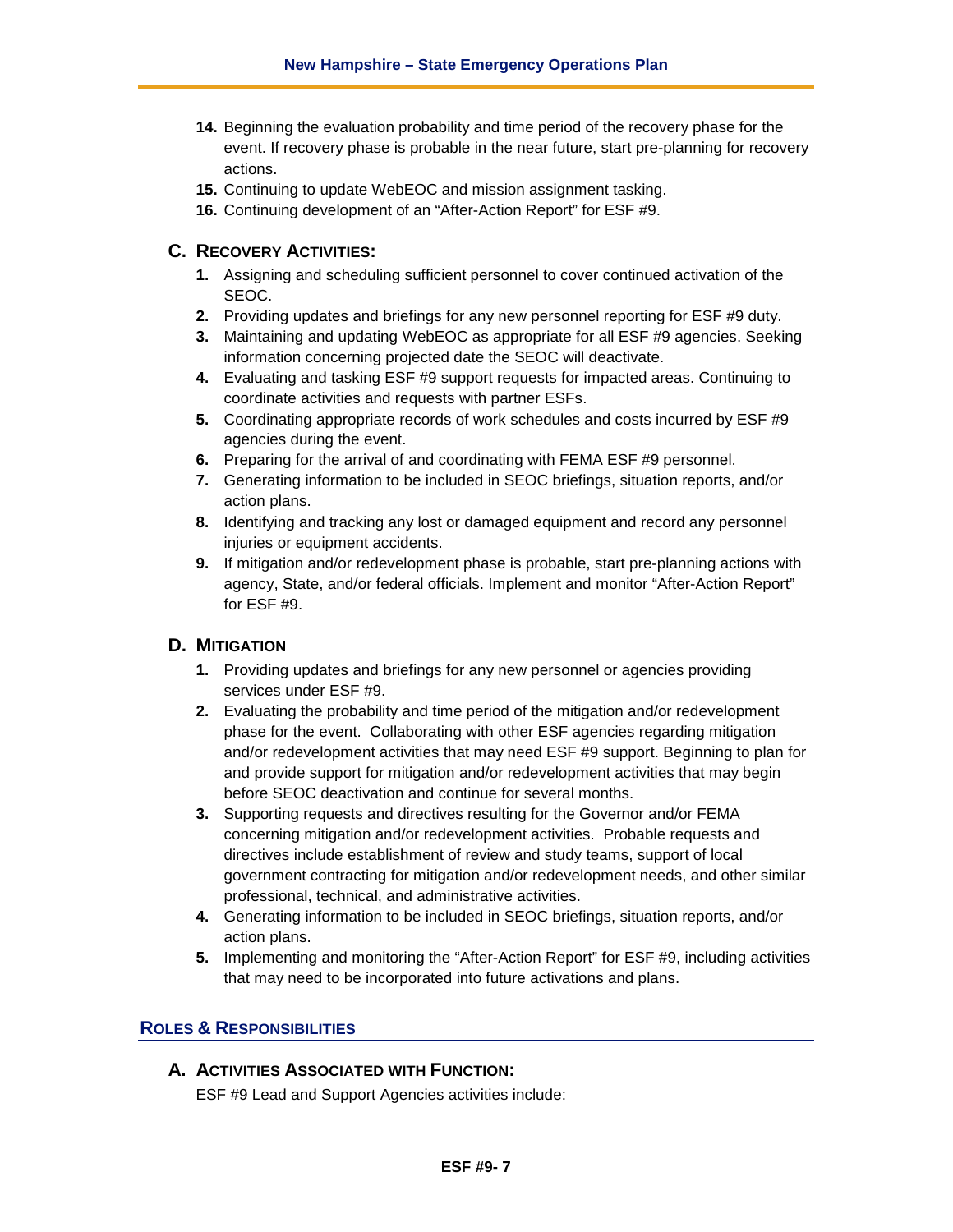- **1.** All ESF #9 Lead and Support agencies will provide available, trained personnel to serve as ESF #9 representatives in the SEOC, as capable. Maintaining and updating WebEOC as needed.
- **2.** All personnel have access to their agency's available and obtainable resources. This effort will be coordinated with the Local Incident Commander. The committed and uncommitted status of such resources is continuously tracked during an activation of the SEOC. All personnel have access to appropriate records and data that may be needed for an ESF #9 response (i.e., mutual aid compacts, facilities listings, maps, etc.).
- **3.** Participating in the evaluation and mission assignment of ESF #9 resource requests submitted to the SEOC including resources that are available through mutual-aid agreements, compacts, and/or FEMA.
- **4.** Supporting the development of situation reports and action plans for ESF #9 during activation of the SEOC.
- **5.** Providing Subject Matter Experts (SME's) as requested to support public notification and information and other emergency response activities.
- **6.** Assisting in revisions/updating of ESF #9 and other appropriate and related response/mitigation plans.
- **7.** Working with the Safety Officer to ensure the health and safety of response workers.

# **B. AGENCY SPECIFIC**

### **1. Lead Agency: Department of Fish and Game (DFG)**

- a. ESF #9 administration, management, planning, training, preparedness, response, recovery, and mitigation/redevelopment activities. Assuring worker safety.
- b. Assigning personnel to the ESF #9 duty schedule at the SEOC. Providing staffing and resources necessary to conduct impact assessment of the impacted area.
- c. Developing operating procedures to implement the Search and Rescue Emergency Preparedness/Response/Recovery/Mitigation functions.
- d. Providing SAR teams and expertise for activities related to wildland and inland water SAR.
- e. Identifying and training liaison teams.
- f. Working with support agencies to assure maintenance and periodic updating/revision of the ESF #9 Appendix.
- g. Maintain position log and mission-tasking in WebEOC.
- h. At time of the incident, developing and implementing plans for protection of individual and public safety through coordination of SAR mission. Coordinating with other support agencies, ESFs, Support Agencies and external partners to meet mission requirements.
- i. Providing technical assistance to other ESFs and internal and external partners during emergencies/incidents, as requested.
- j. Participating in exercises/drills to test operating procedures. Providing appropriate training to meet ESF mission. Ensuring that all support agencies are included in appropriate training and exercise functions.
- k. Releasing information on SAR and disaster planning through news releases, brochures, websites or other means.
- l. Developing appropriate safety information for the public. Coordinating with Incident PIO and/or JIC.
- m. Monitoring and providing weather and danger forecasts to all SAR forces.
- n. Coordinating meetings and activations, as necessary, of the appropriate response–related teams, agencies and partners. At such meetings,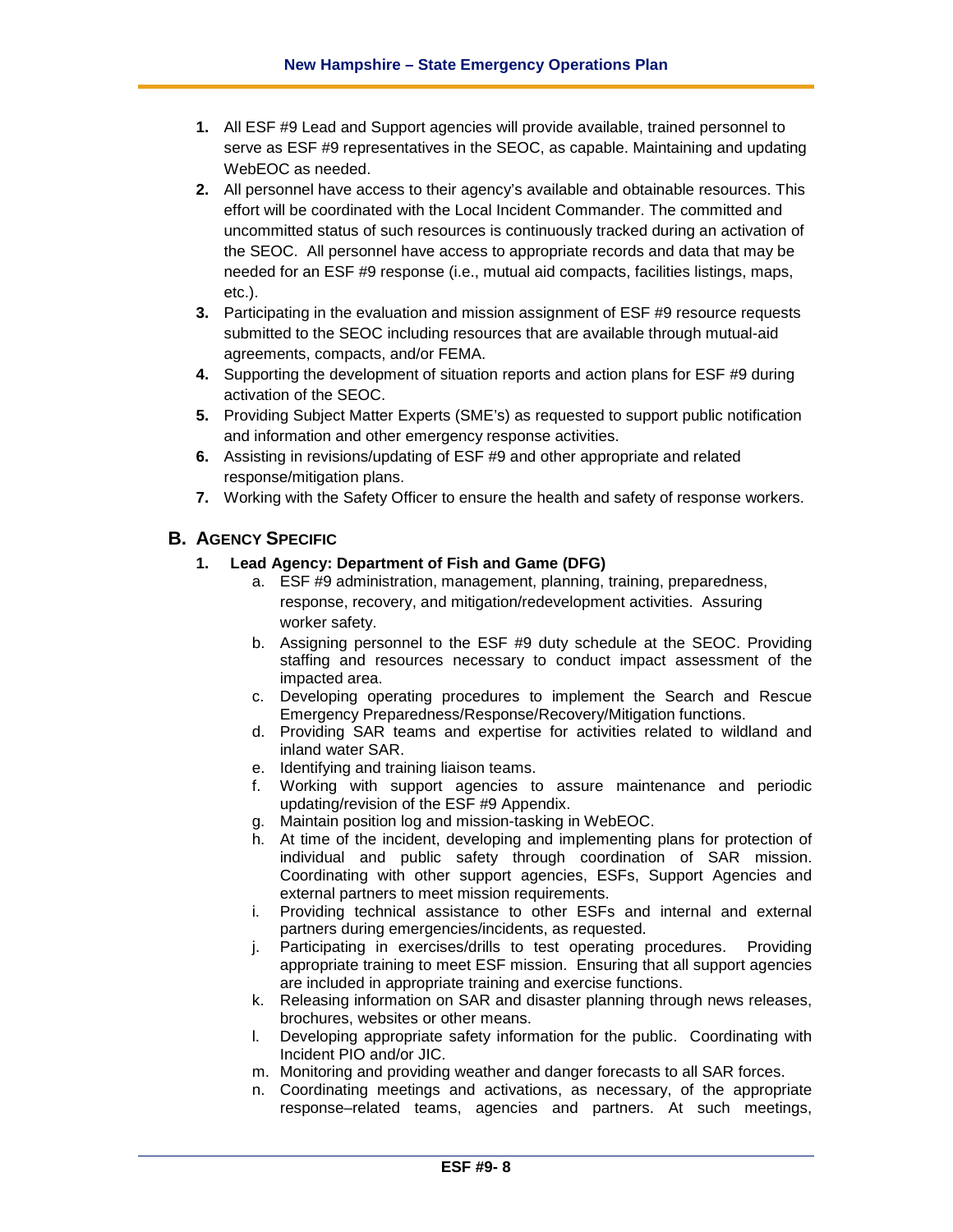participants will discuss the operational preparedness and response actions necessary for ESF #9 coverage and responsibilities.

- o. Providing/securing appropriate mappings, etc. pertinent to mission response activities.
- p. Developing and maintaining a database of points of contact, agency missions, etc. for support agencies.

\* During incidents involving structural or urban SAR, DFS may assume some Lead responsibilities.

#### **2. Support Agencies**

#### a. **Department of Safety – Division of Fire Safety (Primary Support) (DFS)**

- i. Maintaining inventories of urban search and rescue assets, equipment, and personnel throughout the State.
- ii. In coordination with DFG, assuming some of the Lead Agency responsibilities for incidents involving urban or structural search and rescue activities.
- iii. Conducting and providing specialty teams and expertise for structural/urban related SAR activities.
- iv. Assisting DFG in determining long-term impacts of incidents involving SAR missions/activities.
- v. Coordinating structure specialists and STOLS through ACOE, as appropriate.
- vi. Identifying and training liaison teams. Working with local/mutual SAR teams, as appropriate.
- vii. Developing appropriate safety information for the public. Coordinating with Incident PIO and/or JIC.
- viii. Providing incident management teams as requested.
	- \* During incidents involving structural or urban fires, DFS may assume some Support Agency responsibilities.

#### b. **N.H. State Police (SP)**

- i. Providing air and ground support, as requested, for SAR activities.
- ii. Assisting with setting safety perimeters and evacuation areas due to fires or other incidents requiring such activities, including closings/restricted access of highways and roadways.
- iii. Assisting in the development of any specialized routes needed for SAR response personnel and equipment.
- iv. Assisting SAR activities with the removal of deceased victims from SAR activity areas.
- v. Working with ESF #1 and ESF #3 to coordinate law enforcement escort support for the movement of SAR personnel and equipment.

#### c. **N.H. Dept. of Transportation (DOT)**

- i. Coordinating support for ESF #9 including those resulting from downed or missing aircraft SAR (Bureau of Aeronautics).
- ii. Coordinating air transportation support and evacuation. (Bureau of Aeronautics).
- iii. Maintaining a database of all state-owned aviation assets that may be utilized for aerial SAR (Bureau of Aeronautics).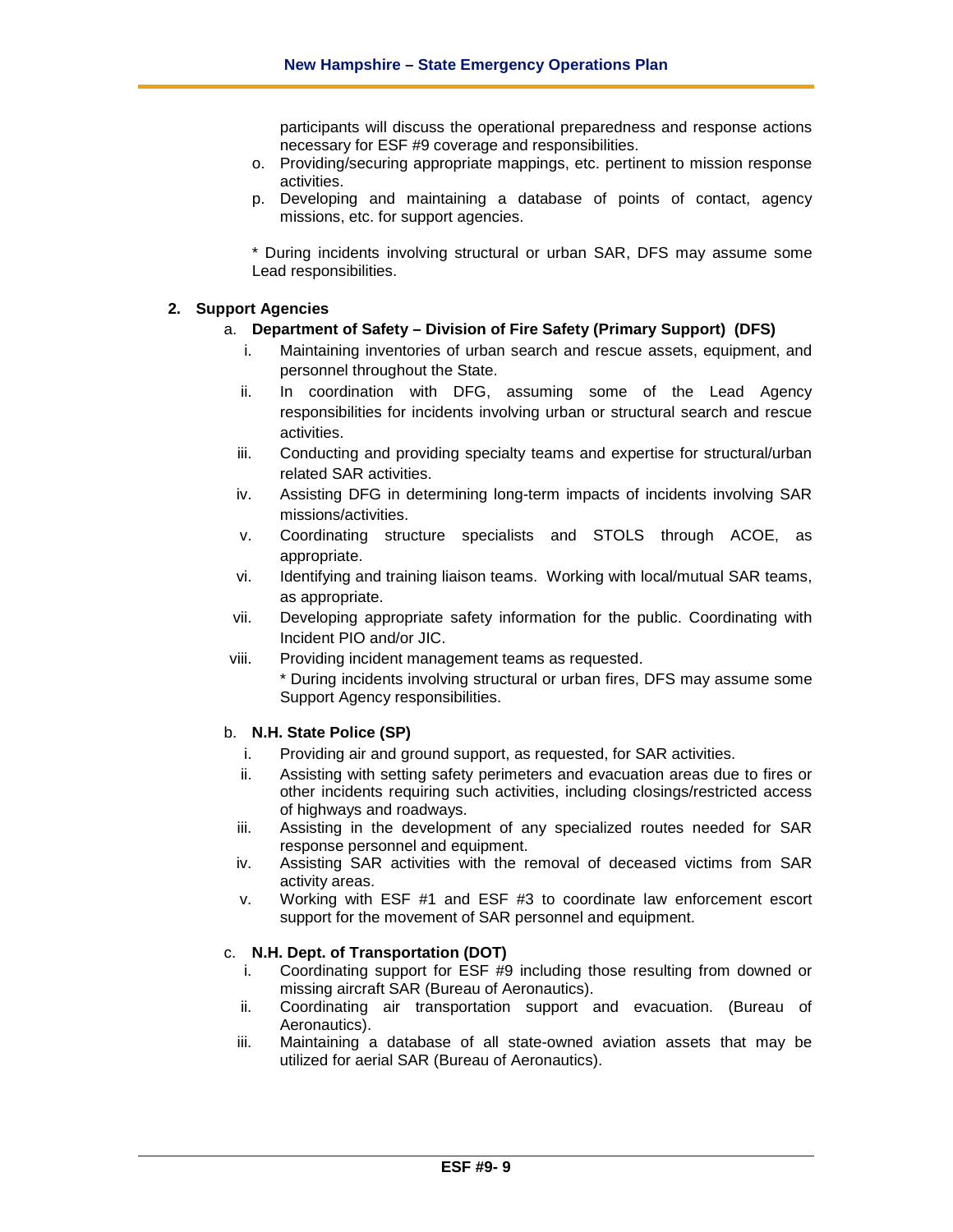- iv. Maintaining information on all public and private airports, railroads, etc. that may be utilized for movement of personnel or SAR activities. (Bureau of Aeronautics, Bureau of Rail and Transit).
- v. Providing SMEs and infrastructure and engineering support, damage assessment and critical information that may impact SAR activities.

#### d. **Marine Patrol**

- i. Providing all available and obtainable resources to support ESF #9 missions especially as they relate to SAR activities on the State's inland and coastal waterways.
- ii. Setting security/safety zones, as appropriate, on State's waterway system.

### e. **N.H Dept. of Resources and Economic Development (DRED) – Division of Forests and Land, Division of Economic Development**

- i. Providing all available and obtainable resources in support of ESF #9 agencies and mission, including the provision of emergency personnel, equipment, materials and supplies.
- ii. Providing information on wildland and rural areas, including State-owned land; private sector facilities and key resources considered critical to the State's economy/provision of services as they relate to and have impact upon SAR activities.
- iii. Assisting with provision of communication system and access/egress routes for SAR personnel.

#### f. **Division of Fire Standards & Training & Emergency Medical Services (EMS)**

- i. Providing support and personnel in support of ESF #9 activities.
- ii. Assisting in the provision of medical needs of rescuers and victims.
- iii. Assisting in cadaver recovery and transportation.
- iv. Arranging for the provision of specialized transportation needs for victims (air evacuation ambulances, etc.).
- v. Providing tracking of inventory and personnel that may be requested during an activation of ESF #9.

#### g. **U.S. Coast Guard**

- i. Setting up security and safety zones in and around navigable rivers and federal waterways and vessel traffic upon them.
- ii. Conducting SAR activities within identified areas, as requested.
- iii. With the ACOE, authorizing the closure to traffic within areas identified, as requested.
- iv. During flooding operations, providing assistance as needed with resources, including marine vessels, aircraft, personnel and environmental threat resources needed to provide SAR activities and mission-related activities.

# **C. COORDINATION WITH OTHER EMERGENCY SUPPORT FUNCTIONS:**

All ESFs will coordinate, as appropriate, with other ESFs by providing:

- **1.** Notification for resources, including meeting specialized needs and requirements.
- **2.** Providing availability of subject matter experts for specialized requirements.
- **3.** Coordinating all communications and messaging to the public through the PIO/JIC.
- **4.** Assisting with debris removal.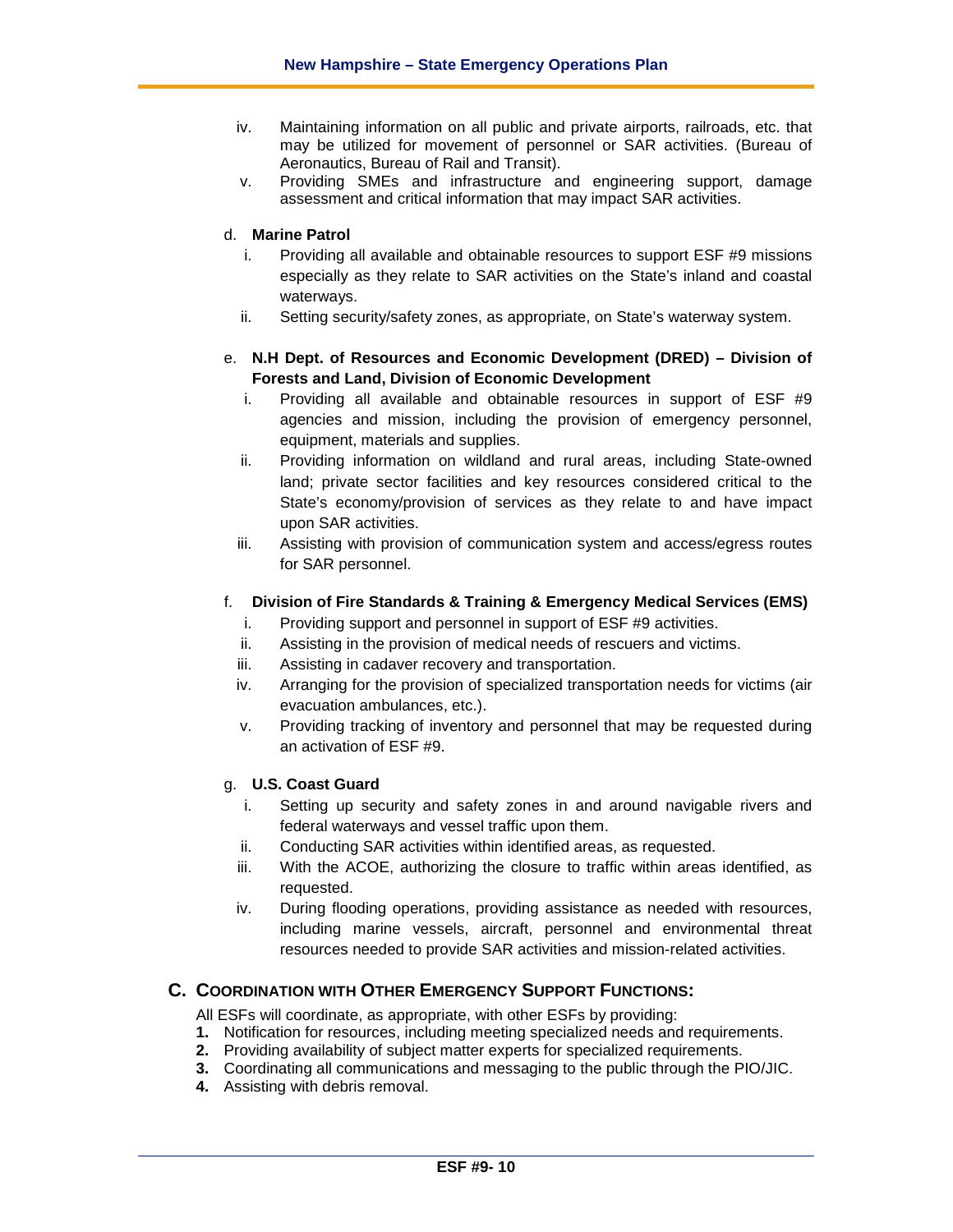- **5.** Determining the availability of facilities that may be used for parking, storage, collection and staging areas.
- **6.** Setting and maintaining of public safety/security perimeters.

# **D. SEOP HAZARD-SPECIFIC INCIDENT ANNEXES WITH ESF #9 RESPONSIBILITIES:**

- Terrorism
- Radiological Incident at Nuclear Power Plant
- Hazardous Materials
- Public Health Emergency

# **FEDERAL RESPONSE INTERFACE/STATE & INTERNATIONAL MUTUAL AID**

When SAR activities exceed the capability of the State, with the approval of the Governor, the ESF #9 Lead Agency will coordinate activities with the Lead Federal Agency for ESF #9 under the provisions of the *National Response Framework (NRF).* State and International Mutual Aid agreements (EMAC/IEMAG, etc.) may also be activated as the situation warrants.

### **ADMINISTRATION AND LOGISTICS**

### **A. POLICIES:**

- **1.** All agency and ESF Plans provide for administrative and logistical support necessary to maintain a 24-hour, 7 day a week sustained operation.
- **2.** Administrative and logistical support of operational field elements is the responsibility of each participating agency.
- **3.** Provision is made by each participating agency to record all resources used in support of the emergency operation and provide such information to the Finance and Administration Section for consolidation and recording.
- **4.** Participating agencies will be notified when threshold levels are reached for implementation of any federal assistance programs or requests from mutual aid compacts.

### **B. NOTIFICATION AND REPORTING:**

### **1. Notification**

- a. The N.H. State Police, a municipality or State Agency will notify HSEM that an incident has occurred, or has the potential to occur, that threatens or impacts an area of New Hampshire. HSEM will gather information for on-going situational awareness and notify ESFs, as appropriate.
- b. HSEM personnel will make the decision to activate the SEOC and determine level of activation.
- c. If SEOC activation is determined to be necessary, the HSEM Agency Liaison will notify the ESF Lead Agency of the activation and request designated personnel to report to the SEOC or to remain on stand-by.
- d. The Lead Agency will then notify the appropriate ESF Support Agencies and determine coverage/duty roster for the ESF desk in the SEOC. WebEOC will be utilized to provide continuous situational awareness.
- e. All ESF agencies will make appropriate notifications to their appropriate regions, districts or local offices.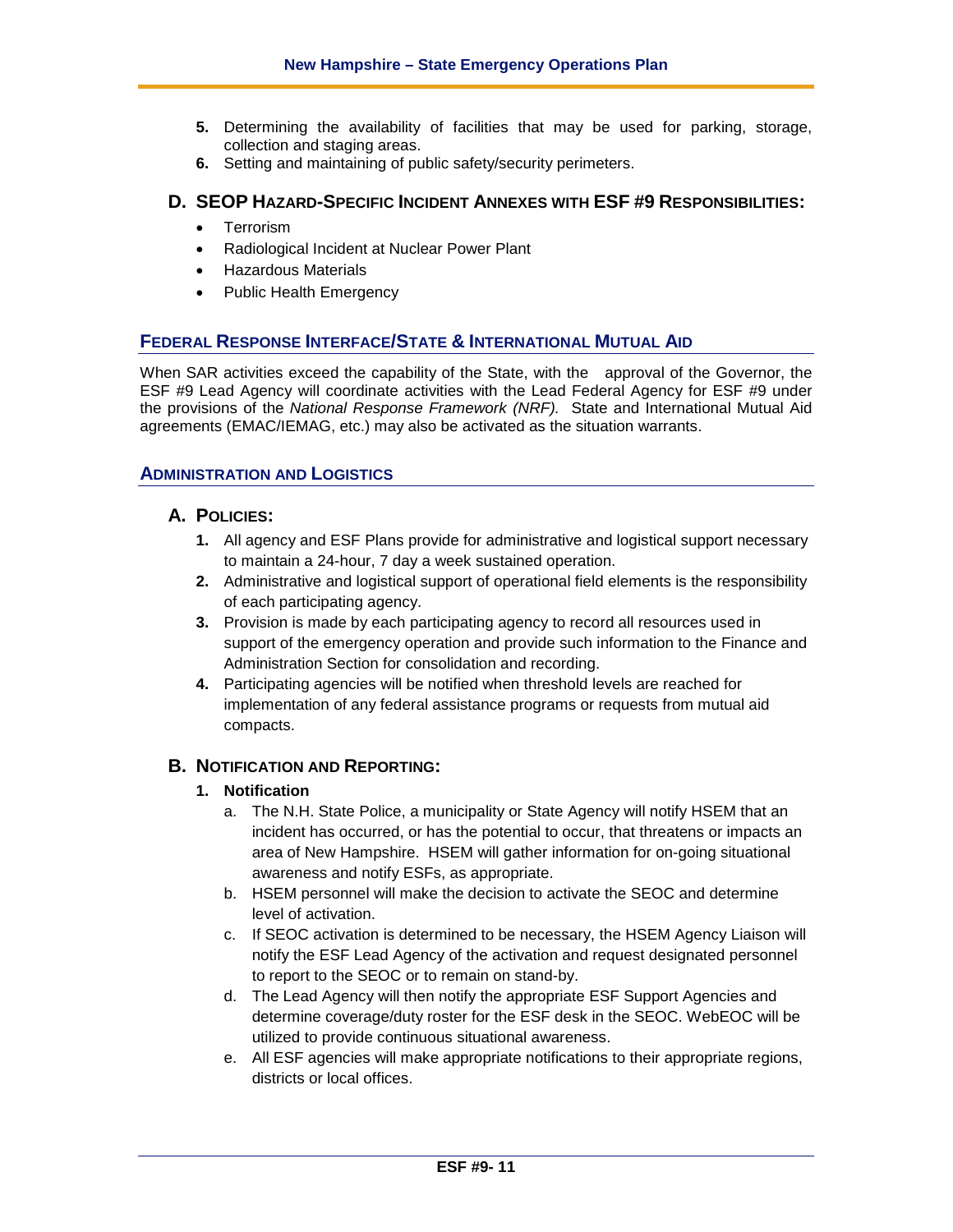f. The above notification process will be utilized for all phases of activation and activities in which ESF #9 will be involved.

#### **2. Event Reporting**

- a. Event and position logs should be maintained by each ESF #9 agency in sufficient detail to provide historical data on activities taken during the event.
- b. Agencies are also expected to keep their Lead Agency updated upon all activities and actions.
- c. The Lead Agency will be responsible for making periodic reports to their Sections on activities taken by ESF #9, in total, during the event and assure they are properly documented.
- d. All financial reporting will be done through ESF #9 Lead Agency on behalf of their support agencies. All financial management documents must comply with standard accounting procedures and applicable agency, State and Federal guidelines, rules, standards and laws.

### **3. Agreements/MOUs, etc.**

Lead and Support Agencies will maintain up-to-date agreements and Memorandums of Understanding, Letters of Agreement (MOU/LOA) with various other agencies, regions, states or countries, as appropriate. Each agency is responsible for keeping these documents updated and with appropriate points of contact. Support Agencies should keep the Lead Agency informed of any such agreements that may impact resources or capabilities during an emergency incident. The State of New Hampshire also maintains agreements and mutual aid compacts on behalf of various organizations. These may be activated as the situation warrants.

### **DEVELOPMENT, MAINTENANCE AND IMPLEMENTATION OF ESF/SEOP**

## **A. RESPONSIBILITIES**

Development, maintenance and implementation of this ESF Appendix rest with the Lead Agency in consultation and collaboration with the Support Agencies.

## **B. CORRECTIVE ACTIONS**

Following each activation, exercise, etc. in which this ESF has been activated, an After-Action Report should be conducted by the Lead Agency with the appropriate Support Agencies. A Corrective Action/Improvement Plan should be developed and incorporated into the ESF #9 response activities when updated.

### **C. UPDATING & REVISION PROCEDURES**

The primary responsibility for the development and overall maintenance of the State Emergency Operations Plan belongs to HSEM. Assistance and input will be sought from all ESFs.

Updating and maintenance of ESF #9 rests with the Lead Agency. Coordination, input and assistance should be sought from all the agencies involved in the ESF #9 activities. An annual review of the Appendix should be conducted with information provided to HSEM for incorporation into the next SEOP scheduled update. This does not preclude the incorporation of any changes immediately into the ESF Appendix. If information collected is of serious enough nature to require immediate revision, HSEM will produce such a revision of the SEOP ahead of schedule.